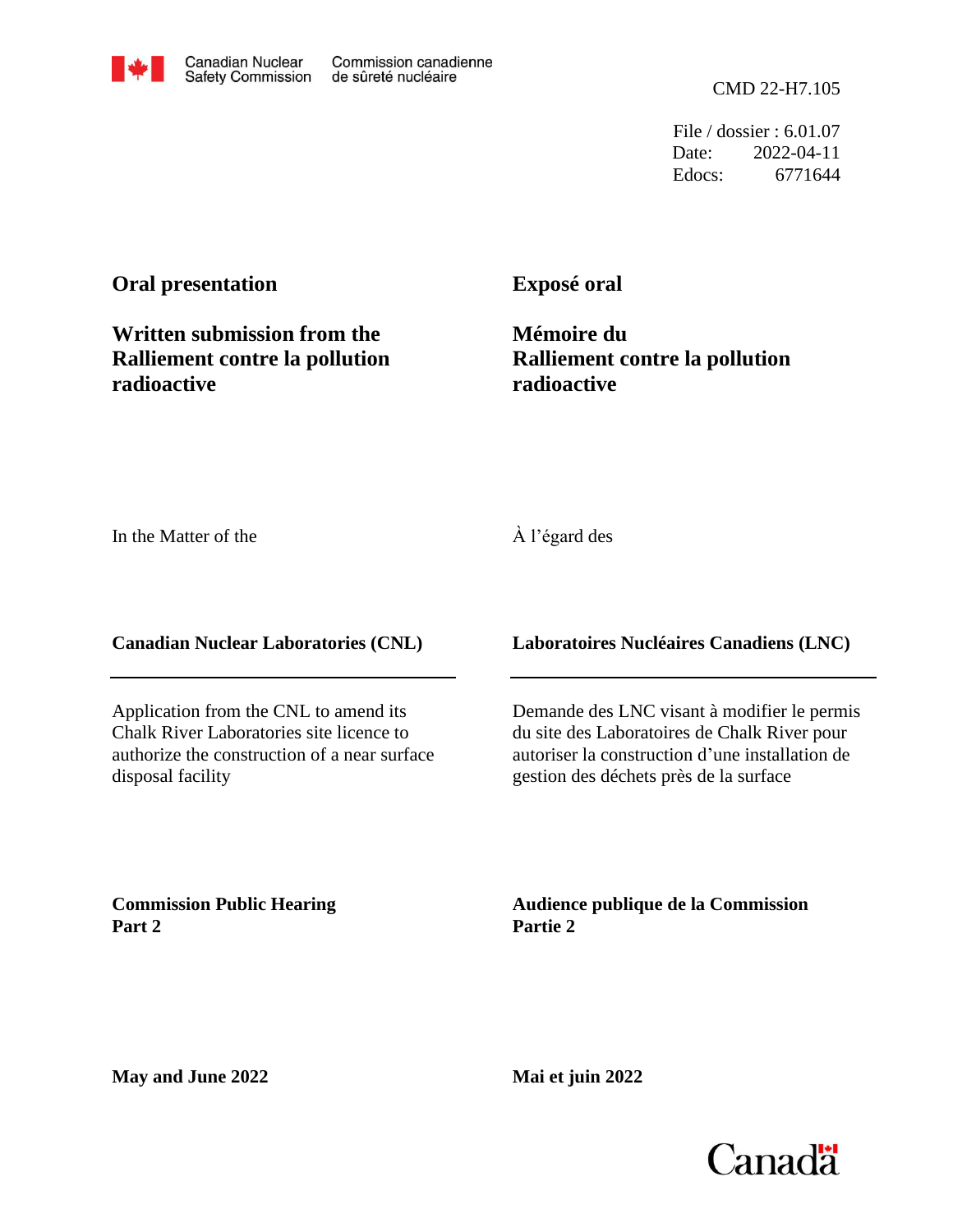

# *Submission from Ralliement contre la pollution radioactive* **in the category Environmental assessment and environmental protection for the May 2022 CNSC Hearing for CNL Licence Amendment to authorize construction of NSDF**

### **8 April 2022**

## **Introduction**

The mission of the *Ralliement contre la pollution radioactive* is:

"To act voluntarily and collectively to promote responsible solutions for the management of radioactive waste to ensure that they pose no risk to the environment and to the health of the population".

The *Ralliement contre la pollution radioactive* still has serious concerns about the NSDF project and would like to make an oral presentation at the public hearing that starts on May 31, 2022.

CNL request a Licence Amendment to CNSC to construct a Near Surface Disposal Facility (NSDF) to house low-level radioactive solid waste at Chalk River Laboratories. This application raises a number of issues that are not adequately taken into account in the *Environmental Assessment report*.

## **Pollution of our drinking water**

The Ottawa River is the drinking water source for millions of people and this is a major concern. Radioactive pollution in water is dangerous, risky and very costly to deal with.

From the beginning of the NSDF project, CNL **never considered the option of a waste disposal site away from bodies of water to reduce the risk of pollution of the Ottawa River**.

CNL decided to minimize the transportation of waste away from Chalk River in choosing the NSDF site but CNL had no problem with transporting waste from all across Canada to Chalk River.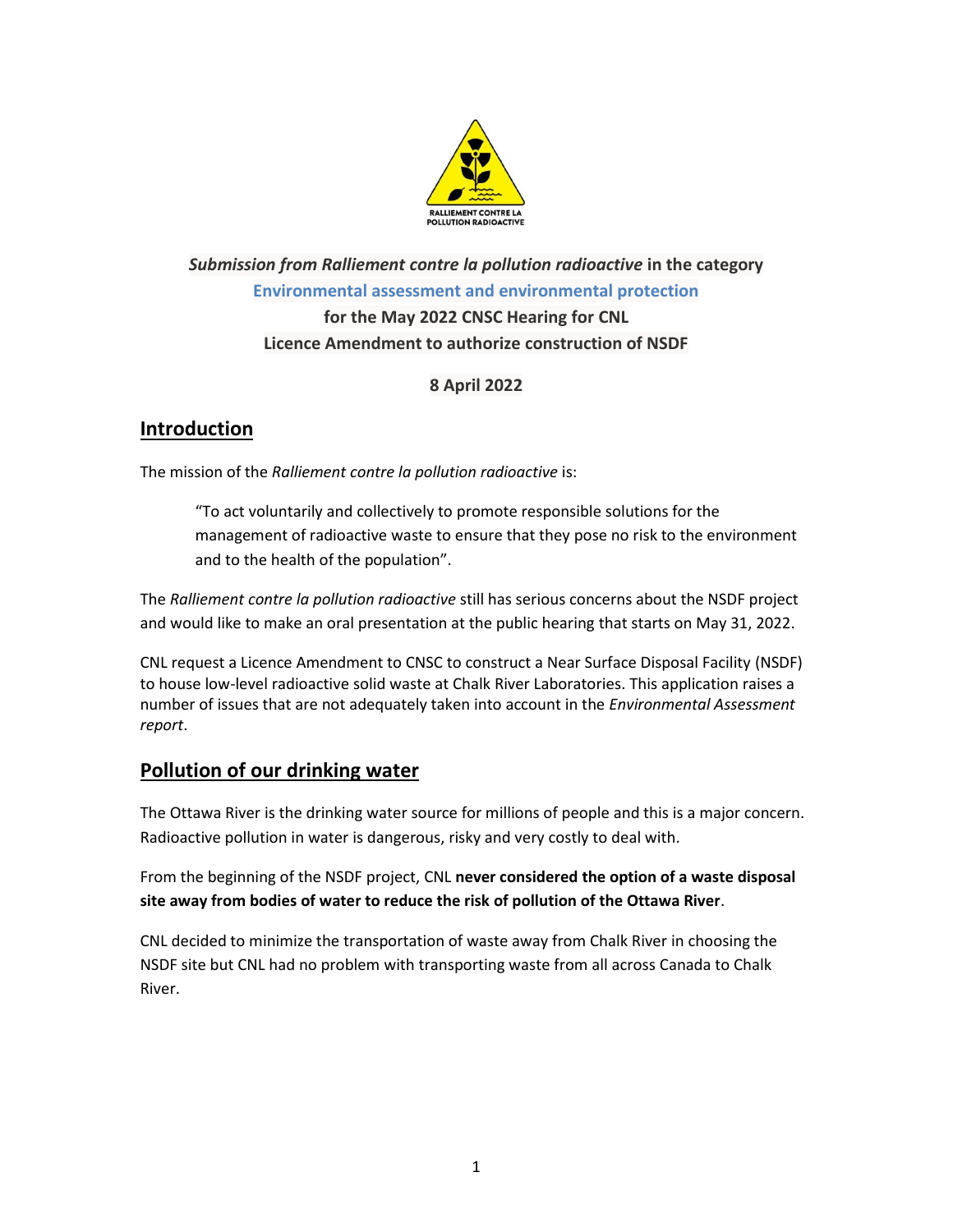# **Many of the support documents are incomplete**

We consider also that many of the support documents are incomplete or too vague and should be revised to better support the licence application. These include:

- NSDF *[Safety](https://www.cnl.ca/wp-content/uploads/2021/03/Near_Surface_Disposal_Facility_Safety_Case_Rev_2.pdf) Case*
- NSDF Project *Waste [Acceptance](https://www.cnl.ca/wp-content/uploads/2021/03/Near-Surface-Disposal-Facility-Waste-Acceptance-Criteria-Rev-4_EN.pdf) Criteria*
- NSDF Project *[Reference](https://www.cnl.ca/wp-content/uploads/2021/03/NSDF-Reference-Inventory-Rev-3.pdf) Inventory Report*

Documents for the characterization of the wastes are not included in the licence. The holder of the licence must characterize the radionuclides: there must be a clear reference to REGDOC-2.11.1, Volume 1, to the licensed inventory, and to the *Waste Acceptance Criteria*.

## **Most of the radioactivity in the NSDF comes from imported wastes**

CNL manages commercial lucrative contracts for the storage of radioactive waste from Canadian companies who import these wastes from around the world. For example **Nordion** and **Best Theratronics import cobalt-60 used sources and SRB Technologies imports tritium waste.**

#### **Most of the Co-60 in the NSDF is from imported disused sources: (81% of all the Co-60 in the NSDF) Co-60 accounts for 98% of the total radioactivity of the NSDF**

This creates a risk of dangerous pollution in the Ottawa River and a risk for the workers and most of it (in terms of radioactivity) is not even Canadian waste!

In the licence application documents, there is no discussion of commercial and industrial waste that will be put in the landfill.

Even worse, there is not a single mention of Co-60 sealed sources in the *Environment Impact Statement* or the *Environmental Assessment Report*. The words "cobalt-60" and "sealed sources" (or their equivalents) never appear on the same page. It does not constitute an open and transparent account of the contents of the proposed facility.

Should we accept that CNL provides waste management services for low level radioactive waste and intermediate level radioactive waste for Canadian companies even if the wastes are from foreign countries? Should Canadians accept a licence for the NSDF and thereby accept the associated risk when most of the radioactivity in the mound will be due to foreign radioactive waste?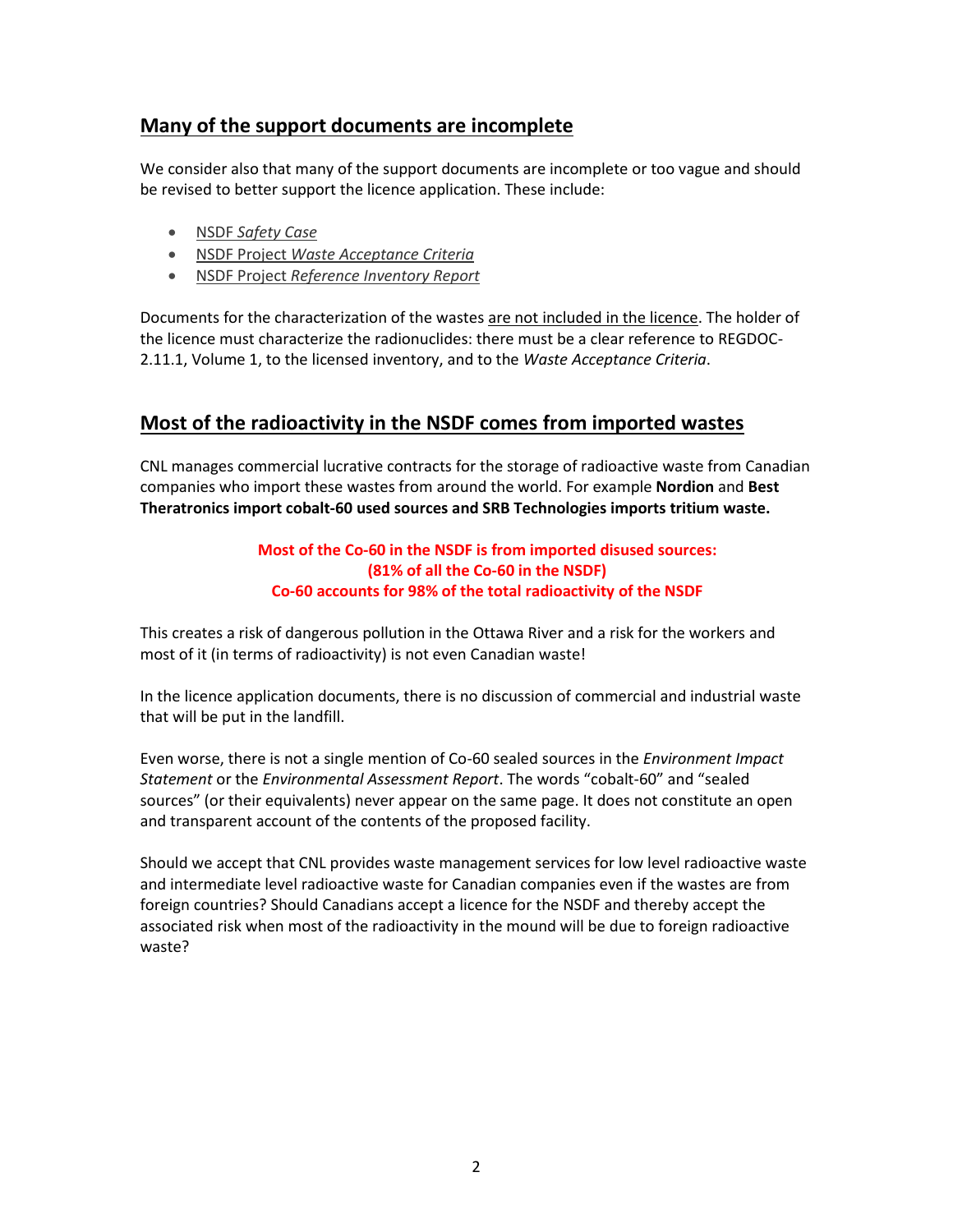# **History of improper waste characterization at Chalk River Laboratories**

Initially the NSDF project was designed for Low Level Waste (LLW) and Intermediate level waste (ILW) but an NSDF is not suitable to isolate ILW from the biosphere according the International Atomic Energy Agency (IAEA). Following protestations from the public, the NSDF project was modified to accept only LLW.

However because a poor characterisation of the waste in the past, it is extremely difficult to sort and classify the radioactive wastes. In the first several decades during which radioactive wastes were generated, collected and stored at Chalk River Laboratories, LLW and ILW were stored together in unmarked packages. Mixing a small amount of ILW with LLW should dictate that waste be classified as ILW.

But CNL has recently reclassified nearly all (95%) of its stored ILW as LLW, presumably so that it can be put in the NSDF.

Low- radiation-field waste can have levels of long-lived radionuclides that preclude their disposal in a facility like the NSDF. CNL plans to put radioactive waste into the NSDF, apparently without accurately measuring its content of long-lived radionuclides

Adequate characterization is absolutely essential if CNL wishes to proceed with an above ground, landfill-type disposal option (NSDF).

# **The NSDF reference inventory is not precise enough**

#### <https://www.cnl.ca/wp-content/uploads/2021/03/NSDF-Reference-Inventory-Rev-3.pdf>

During the initial screening of radionuclides, radionuclides with half-lives less than 5 years and noble gases were removed. In Table A-1, about 200 radionuclides are not in the NSDF reference inventory because their half-life is less than five years. **There is no mention of their individual radioactivity!** 

The activities of the remaining radionuclides present in the waste database were then extracted and are found in Table A-2. Only radionuclides in **bold** in that table are included in the reference inventory. Nothing is said about what is done with the other radionuclides.

CNL's partial list of radionuclides destined for the mound indicates that 25 of the 31 radionuclides are long-lived, with half-lives ranging from 1,600 to 14 billion years. This list includes significant quantities of the long-lived "man-made" alpha-emitters plutonium-239 and uranium-233. Because the proposed life of the NSDF is 550 years, these radioactive wastes will not be isolated from the biosphere after the degradation of the membranes.

The waste database has some limited and incomplete characterization data. The CNL waste database does not decay its radioactivity; therefore the in-growth of the daughter product Am-241 from Pu-241 is under reported in the data and Pu-241 is over reported in the data. Table 5 from *NSDF-Reference-Inventory-Rev-3* below shows that many waste packages have limited characterization data and even exceed the NSDF WAC.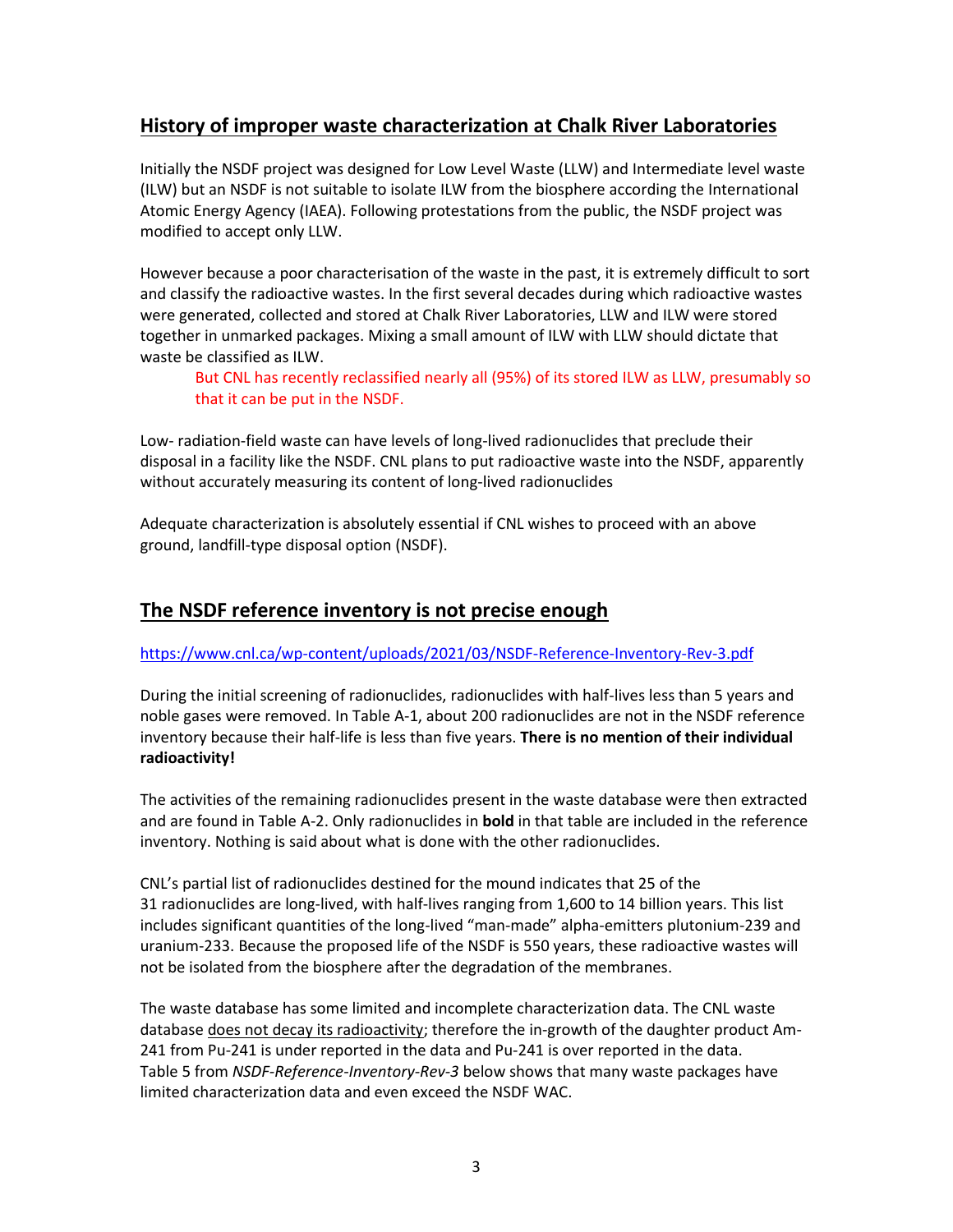|                                               | Non-Leachate<br><b>Controlled</b><br><b>Packaged Waste</b> | Leachate<br><b>Controlled</b><br><b>Packaged Waste</b> | <b>Total of</b><br>Acceptable | <b>Waste Packages</b><br>that Exceeds<br><b>NSDF WAC</b> |
|-----------------------------------------------|------------------------------------------------------------|--------------------------------------------------------|-------------------------------|----------------------------------------------------------|
| <b>Waste Database Packaged Waste</b>          | 8686                                                       | 1 2 2 7                                                | 9913                          | 1852                                                     |
| Baseline Volume (m <sup>3</sup> ).            |                                                            |                                                        |                               |                                                          |
| Waste Database Packaged Waste                 | 14 3 8 5                                                   | 1 2 2 7                                                | 15 6 12                       | 1852                                                     |
| Baseline Volume plus waste in the             |                                                            |                                                        |                               |                                                          |
| Waste Database with limited                   |                                                            |                                                        |                               |                                                          |
| characterization data (a) (m <sup>3</sup> ).  |                                                            |                                                        |                               |                                                          |
| Packaged Waste Baseline Volume                | 122 957                                                    | 10 4 90                                                | 133 447                       | n/a                                                      |
| Extrapolated to NSDF Design (m <sup>3</sup> ) |                                                            |                                                        |                               |                                                          |
| <b>Total Packaged Waste including Stored</b>  | 122 957                                                    | 10779                                                  | 133 737                       | n/a                                                      |
| Liquid Waste Project $(m^3)$                  |                                                            |                                                        |                               |                                                          |

Table 5 Packaged Waste Volume screened by NSDF WAC Radiological Categories

had slight contamination and was assumed it would be characterized as Non-Leachate Controlled Waste Packag

## **Over estimation of the local background level radioactivity**

The post closure safety assessment modelling is used to refine the radiological inventory. During this iterative process, a decision was made to adjust the concentrations of many long-lived radionuclides to ensure that the total radioactivity in the NSDF decays to near-background levels within a reasonable timeframe.

There is possibly an error in the comparison of radioactivity levels in local uranium ore samples to the radioactivity in the proposed NSDF. CNL overestimated radioactivity in local ore samples by several orders of magnitude.

High-radioactivity waste containers in the dump will exceed radioactivity levels in surrounding rocks for thousands of years. Because of the overestimation error of the local radioactivity, the proposed licenced inventory should be changed. (See the submission from *Concerned Citizens of Renfrew County and Area*).

## **Co-60 is the main radioactive waste in the NSDF (98.1%)**

The NSDF could only safely accommodate a tiny percentage of the federal legacy waste.

In the *Safety assessment report* (the *Safety Case*) *for the NSDF, Revision* 2, p 530, it is written that:

The inventory of cobalt-60 is 98.1% of the total NSDF radioactivity.

Preoccupied by the high proportion of Co-60 in the NSDF, *Ralliement contre la pollution radioactive* investigated and discovered that most of this Co-60 was **from disused sources imported from the entire World** (81% of all the Co-60 in the NSDF).

The *Ralliement contre la pollution radioactive* had technical meetings about the NSDF with CNL experts in January and February 2021. Among our questions was the non compliance with IAEA *directives GSG-1 [1] and TRS-436 [2]* for cobalt-60 disused sources.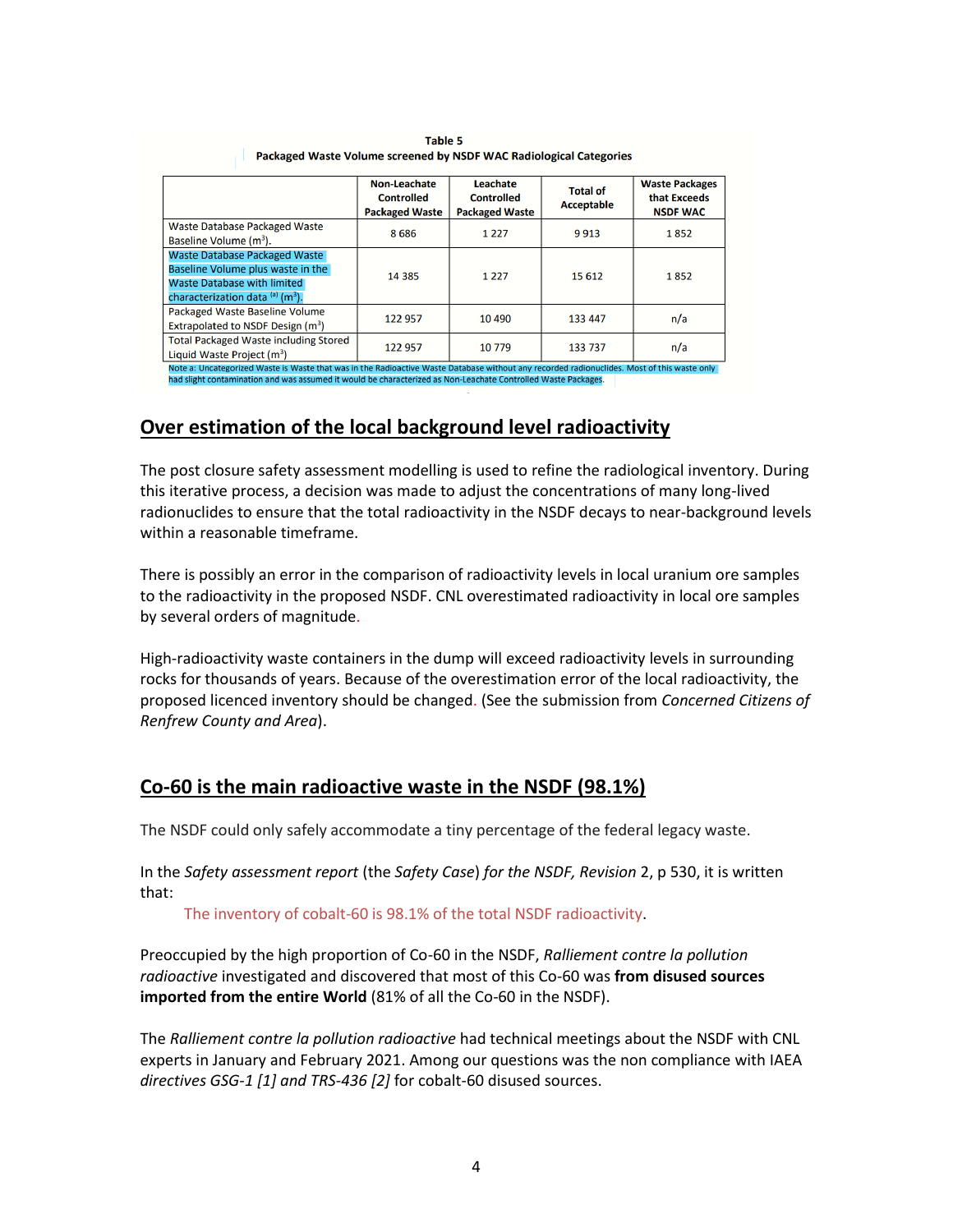Meggan Vickerd, General Manager of Waste Services at Canadian Nuclear Laboratories ·, gave us the following explanations in these meetings:

The NSDF reference inventory was assembled and screened through a previous version of the NSDF *WAC*. **That previous version did not include the requirement that consideration of disused sources for disposal in NSDF needed to follow guidance in IAEA TRS-436 [2].** Therefore, when the NSDF reference inventory was assembled, none of the short lived (half live less than 30.1 years) radioactive sources were screened out. CNL has promised that their *Waste Acceptance Criteria* (*WAC*) will be corrected.

The sources in the cobalt inventory are examined and compared with IAEA *GSG-1 [1] and TRS-436 [2]* in the table below.

| Co-60 radioactivity in NSDF Licensed Inventory                              | Ba           |
|-----------------------------------------------------------------------------|--------------|
| Total potential radioactivity at placement                                  | 9.06E+16 Bg  |
| Potential radioactivity from disused sources at placement                   | 7.35E+16 Bg  |
| TRS-436 – Application of Exemption Level for acceptance into NSDF           | <1.00E+05 Bg |
| Total radioactivity of disused sources which meet exemption levels at the   | 4.44E+06 Bq  |
| time of placement                                                           |              |
| Total radioactivity of disused sources which meet exemption levels after    | 1.67E+14 Bq  |
| 150 years of decay (i.e. crediting operations phase plus 100 years of       |              |
| closure)                                                                    |              |
| GSG-1 - Application of weak source classification (low level waste)         | <1.00E+07 Bq |
| Total radioactivity of disused sources which are classified as weak sources | 4.12E+08 Bg  |
| at the time of placement                                                    |              |

Thus this exercise demonstrates that the licensed inventory for total Co-60 (9.06E+16) will likely never be reached due to the more stringent limits on disused sources in *TRS-436*.

As decay happens during the 50 years of operation and into 100 years after closure, more disused sources will reach classification as a weak source and also exemption levels. CNL's intent is that only disused sources that could be classified as exempt 100 years after closure would be accepted for disposal in NSDF.

So when the TRS-436 exemption level for disused sources is applied, the quantity of cobalt-60 would be lower in the licenced inventory:

**4.44E+06 Bq of Co-60 should be accepted instead of 7.35E+16 Bq of Co-60 at placement**

#### **Concentration limits**

In the EIS report and *Near Surface Disposal Facility Reference Inventory Report 232-508600-rept-003 revision 3*:

The concentration limit for Co-60 (a short life beta/gamma radionuclide) is **1.00E+04 Bq/g** for a short life beta/gamma radionuclide for **Bulk Waste** and **Non leachate controlled packages**.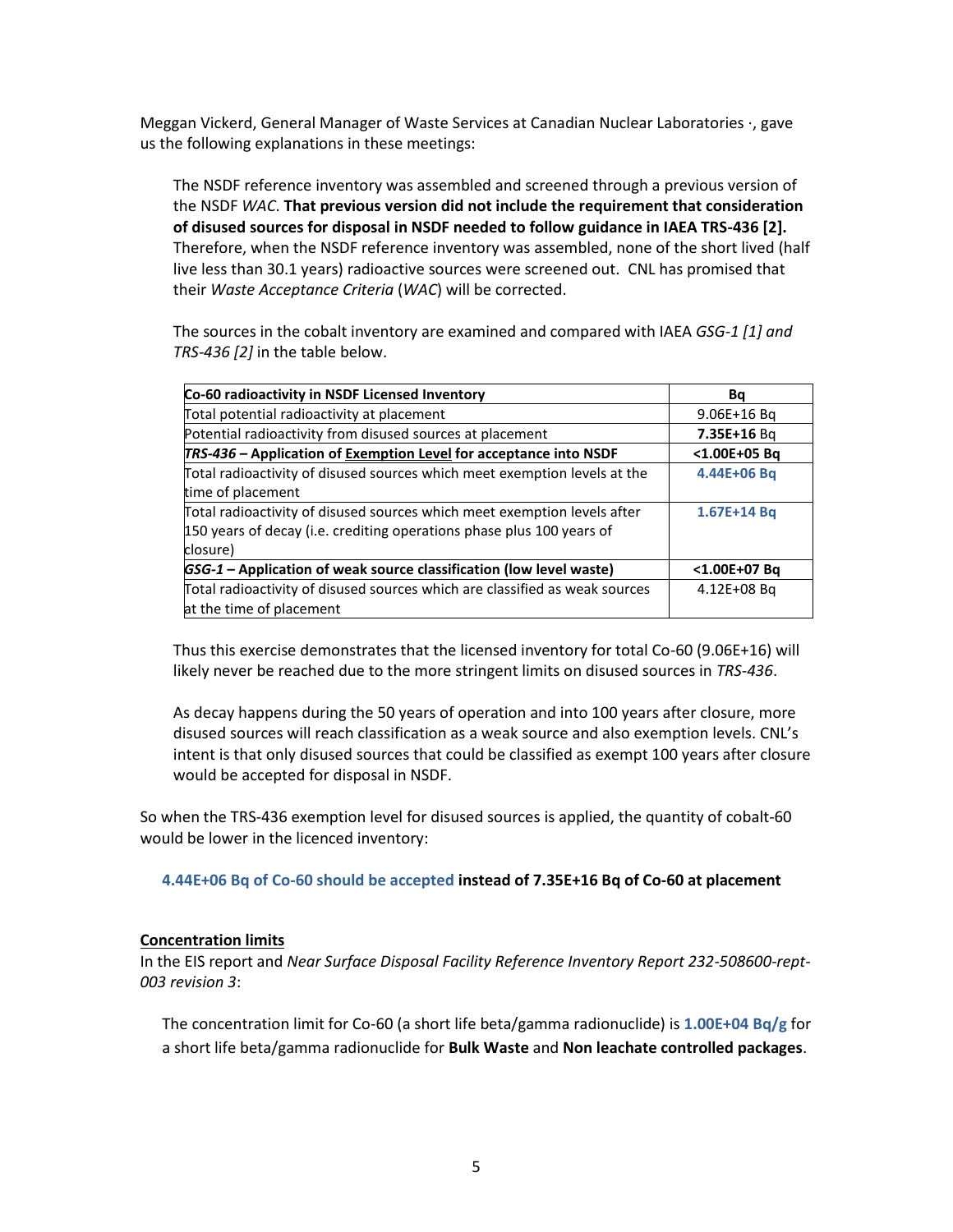But there **is no established radioactivity concentration limit** for **leachate controlled waste packages in the NSDF** *WAC* – that is in agreement with the IAEA guidelines. References: *[1] IAEA General Safety Guide – 1, Classification of Radioactive Waste. [2] IAEA Technical Reports Series No. 436, Disposal Options for Disused Radioactive Sources*.

This means that if the radioactivity per unit mass of a source of Co-60 is too high, it can be still placed in a leachate controlled waste package! There is no limit for the radioactivity per unit mass of beta-or gamma-emitting radionuclides having a short half-life (less than 30 years) that would be placed in containers, called "leachate controlled waste packages". The only requirement is that shielding must be sufficient so that workers are not exposed to a contact dose greater than 0.5 mSv/h, or else the packages must be handled by mechanical means (*WAC*, Table 7).

The NSDF should not contain intermediate level waste (waste that needs to be shielded). However, section 3.3.3 of the *WAC, Shielded Waste Packages,* indicates that there would be wastes in the NSDF that need shielded containers to **protect the workers**. This is in fact a contradiction because if these wastes were really low level waste, they would not have to be shielded.

In the *Near Surface Disposal Facility Reference Inventory Report Version 3* (2020/04/01), there is no limit for Co-60 and Pu-241.

|                                   | Alpha    | <b>Long Lived</b><br><b>Beta/Gamma</b> | $Co-60$ &<br><b>Pu-241</b> | Cs-137 &<br>$Sr-90$ | $H-3$      |
|-----------------------------------|----------|----------------------------------------|----------------------------|---------------------|------------|
| <b>Average</b><br><b>Activity</b> | 4.66E+00 | 4.08E+01                               | 1.32E+06                   | 1.49E+02            | 1.16E+04   |
| Limit                             | 400      | 10 000                                 | ۰                          | 10 000              | 10 000 000 |
| <b>Percent of</b><br>Limit        | 1.2%     | 0.4%                                   | n/a                        | 1.5%                | 0.1%       |

**Table D-1** Average Emplaced Packaged Waste Activity compared with WAC Limit

Packages with sources of Co-60 that qualify for disposal in the NSDF will likely be placed in the bottom portion of the disposal cells to minimize worker doses. Disused sources would be placed in the NSDF during the entire 50 years of operation; therefore each of the ten cells has a possibility of containing disused sources. Since the most highly radioactive packages (beta/gamma emitters) would be placed near the bottom of the mound, maybe there is a risk that this more penetrating radiation would damage the lower membrane.

# **A Revised version of the** *WAC* **is needed for the hearing**

We assume that all waste to be disposed at the NSDF will be required to meet the *Waste Acceptance Criteria* established to assure compliance with operational and long-term safety requirements. The radiological and non radiological inventory disposed of in the NSDF will be controlled through the NSDF *WAC*. Any waste accepted using the *Infrequently Performed Operations process* will be reported to the CNSC in CRL's Annual Compliance Report.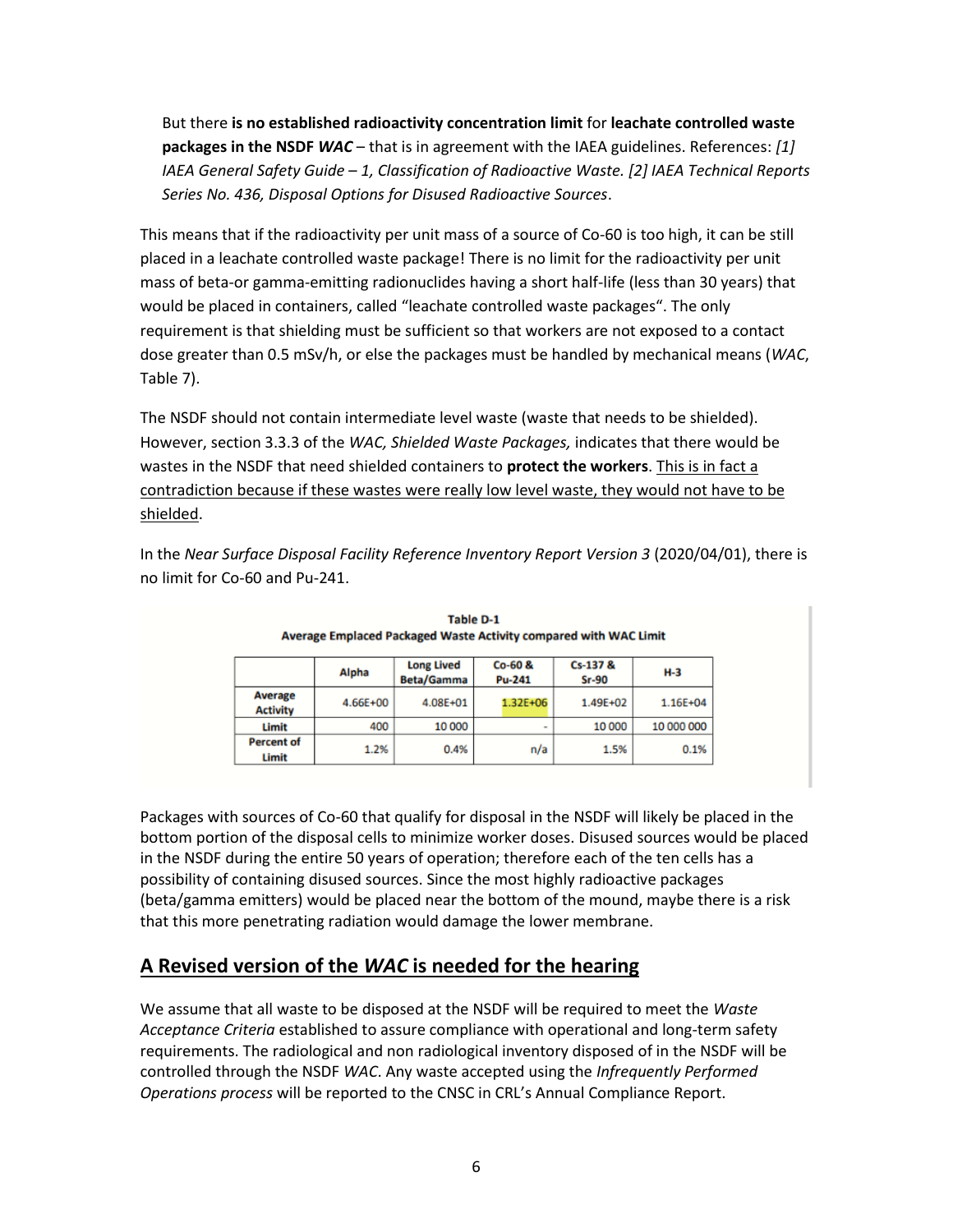We believe that the *Infrequently Performed Operations process* is not safe or explicit enough and that the *Waste Acceptance Criteria* should be more precise.

**In the** *WAC***, the reference inventory should be changed and the new version should specify the requirement that disused sources for disposal in NSDF need to follow the guidance in IAEA** *TRS-436 [2]* **and** *GSG-1***. Such a change to the** *WAC* **has been accepted during our discussions** with CNL but it has not been made yet and we are in the licencing process! It is unacceptable **for CNSC to give a licence when the Waste Acceptance Criteria are not finalised.**

A revised version of the *WAC* was not made available for the NSDF licence hearing starting February 22, 2022. However, **CNL has promised that their** *Waste Acceptance Criteria* **(***WAC***) will be corrected.** 

In the *Consolidated Commitment Lists* for the Near Surface Disposal Facility, page 80, the commitment P-167 was made to the *Ralliement contre la pollution radioactive*:

Prior to accepting any disused sources into the NSDF, CNL will update Section 5.7 of the *NSDF Waste Acceptance Criteria (WAC)* to clarify specific aspects of the IAEA guidelines which will apply in the acceptance of disused sources in NSDF. CNL will notify *Ralliement Contre la Pollution Radioactive* of the changes once the updated *WAC* has been accepted by the Canadian Nuclear Safety Commission*.*

CNL has not yet changed the criteria for the cobalt-60 disused source in the *WAC*. The actual *WAC* allows radioactive sources, with a half-life of less than 30 years, to be considered for near surface disposal without special requirements. This *WAC* does not comply with IAEA guidelines.

This is the language in the current version of the *WAC* that should be changed:

A.5.7 DISUSED SOURCES. As per IAEA guidelines [20] and [21], disused sources (including disused sealed sources) are a waste stream that requires special management because they contain highly concentrated amounts of a single radionuclide. Specifically, the guidance limits that only radioactive sources of a half-life of less than 30 years should be considered for near surface disposal without special requirements. The NSDF requires that sources are subject to all of the *WAC* requirements, including radionuclide concentration limits and external exposure rates. As well, sources shall be segregated from other waste streams; thus ensuring that the activity of sealed sources is not diluted by waste that is less radioactive. The NSDF requirements on sealed sources complies with IAEA guidelines [49].

In the IAEA *General Safety Guide GSG-1*:

III–20. A particular type of waste is disused sealed radioactive sources. Sealed sources are characterized by the concentrated nature of their radioactive contents and are widely used in medical or industrial applications. They may still be hazardous at the end of their useful lives and will require appropriate management, as they contain large and highly concentrated amounts of a single radionuclide and in many cases may not meet the waste acceptance criteria for near surface disposal facilities even when the source radionuclide is not particularly long lived. Radioactive sources unsuitable for near surface disposal require emplacement at greater depths and therefore fall within the ILW class or, in some cases, even the HLW class.